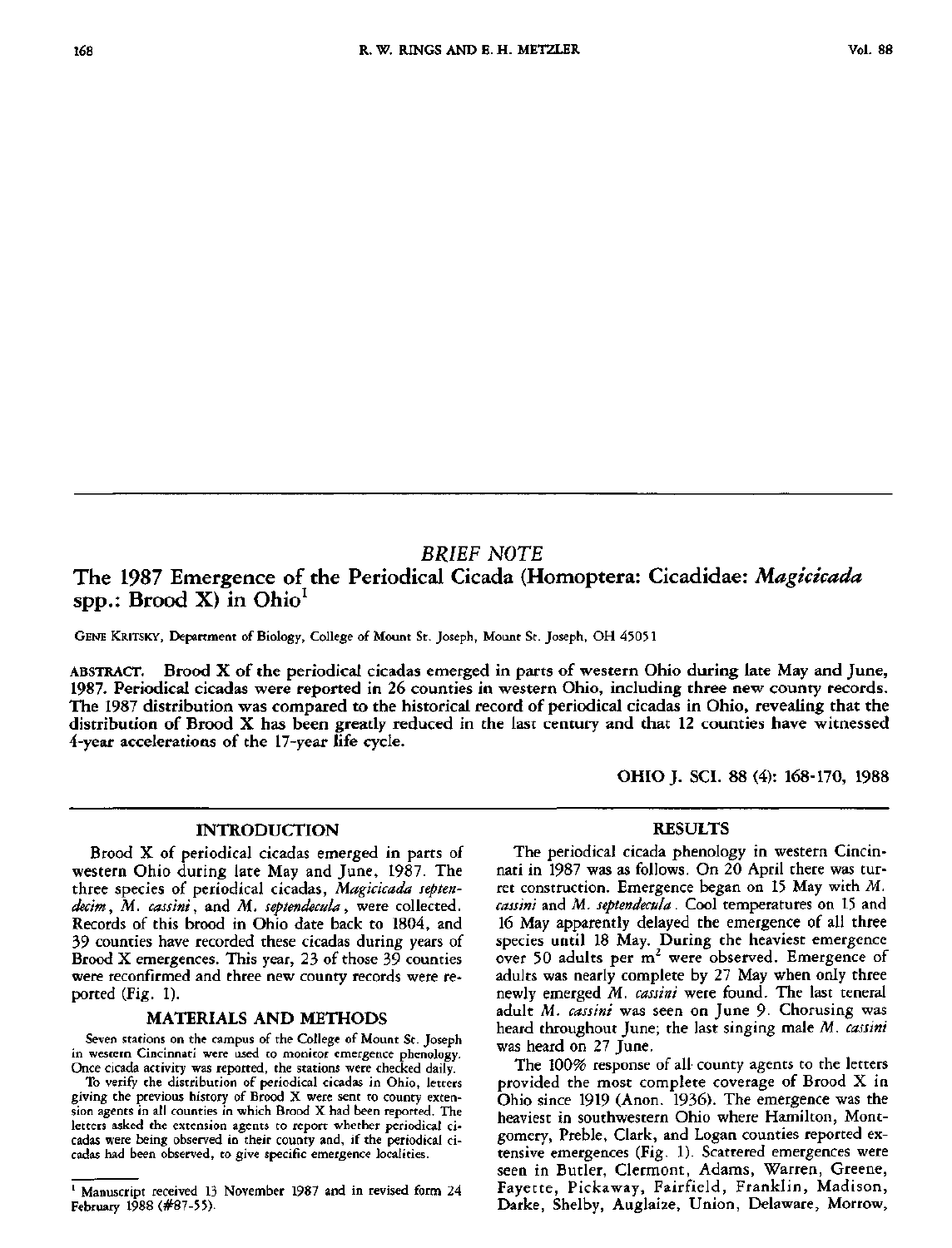

FIGURE 1. Distribution of periodical cicadas in Ohio during 1987. Dark circles occur in counties reporting emergences; larger circles represent heavier emergence than smaller circles. Open circles represent counties where periodical cicadas had been recorded in the past, but were not reported in 1987.

and Wyandot counties. All counties and towns reporting cicadas are presented in the Appendix. Periodical cicadas were also collected in the northwestern part of Williams County, the southeastern portion of Defiance County, and the northeastern portion of Paulding County. These are the first records of periodical cicadas from Williams and Defiance counties and the first record of Brood X in Paulding County.

# DISCUSSION

The distribution of Brood X in Ohio has been greatly reduced during the past century. This reduction is the likely result of agricultural practices (Young 1971) and of 4-year accelerations of the 17-year life cycle (Lloyd and White 1976). Both events can reduce the emerging population of periodical cicadas in a given area to the point at which they cannot satiate predators, leaving too few adults to produce another generation. Four-year accelerations have been documented in Illinois and Indiana (Dybas 1969, Young 1971), and models for acceleration have been proposed (Lloyd and White 1976, Lloyd et al. 1983, Lloyd 1984). Four-year accelerations of Brood X in Ohio may be common. In 1983, a considerable number of periodical cicadas were taken at Spring Grove Cemetery in Cincinnati (Lloyd 1984). A search of historical records of periodical cicadas in the Greater Cincinnati region as well as interviews with entomologists revealed records of 4-year accelerations in 1898, 1932, and 1966 (Marlatt 1898, R. Crouch pers. comm.). Each of these emergences was apparently too small to establish a new brood.

Throughout the state of Ohio, there have been 12 counties that have apparently witnessed 4-year accelerations of Brood X. Champaign, Delaware, Hamilton, Madison, Montgomery, Pickaway, Shelby, and Union counties recorded periodical cicadas in 1898 (Marlatt 1898, Anon. 1937). Allen, Auglaize, Paulding, and Van Wert counties recorded periodical cicadas in 1932 (Anon. 1932).

The accuracy of the historical records of periodical cicadas is a matter of concern. Reports of periodical cicadas in Ohio counties during years when they were not predicted have led some investigators to question these unexpected reports. However, in the light of 4-year accelerations these records are not surprising. In Ohio, the only counties that have recorded periodical cicadas four years before Brood X are the northeastern counties, where Brood V occurs, and the western counties, where Brood X occurs. It is likely the records from Brood V counties represent periodical cicadas from Brood V which emerged a year late. The emergence of periodical cicadas after 18 years has been documented by White and Lloyd (1979). All the other unexpected records of periodical cicadas are from Brood X counties. If all of these records were based on misidentified periodical cicadas, the overlap would not be expected to be only with Brood V and Brood X counties, but also in other parts of Ohio where other broods of cicadas occur. Moreover. I have identified specimens as periodical cicadas which were taken in 1898 and 1983 from Hamilton County, indicating that these unpredicted emergences were indeed periodical cicadas.

The 1987 distribution of Brood X in Ohio combined with the historical record indicates that 4-year accelerations may be common events. Determination of the role of 4-year accelerations in the distribution of the other broods in Ohio will require that accurate distributions be determined for Brood XIV in 1991, Brood V in 1999, and Brood VIII in 2002. These distributions, combined with the historical record of periodical cicadas, will reveal more of how the periodical cicada broods evolved in Ohio.

ACKNOWLEDGMENTS. I thank Dr. A. Muckerheide, Dr. M. Riestenberg, G. Christman, and M. Pohlmann for their help in collecting distribution data. I also could not have completed this work without the help of many County Extension Agents who answered my letters and calls. I dedicate this paper to the memory of Dr. Lewis J. Stannard, Jr.

APPENDIX. Counties and cities reporting Brood X emergences. Adams: West Union; Auglaize: Wapakoneta; Butler; Oxford, Ross; Champaign: North Lewis, Rosewood; Clark: Forest Hills, Lawrenceville, Springfield, St. Paris; Clermont: Batavia, East Batavia Heights, Milford; Darke: New Madison; Defiance: Ayersville; Delaware: Concord Twp., Harlem, Kilbourn, Liberty, Powell; Fairfield: Canal Winchester; Fayette; Franklin: Columbus, Dublin; Greene: Yellow Springs; Hamilton: Addyston, Blue Ash, Bridgetown, Cheviot, Cincinnati, Cleves, Delhi, Dent, ELizabethtown, Fairfax, Forest Park, Goshen, Greenhills, Harrison, Loveland, Mariemont, Montgomery, Mount St. Joseph, Mt. Airy, Mt. Healthy, North College Hill, Sharonville, St. Bernard, Willowville; Logan: Bellafontaine, East Liberty, Middleburg, Rushylvania, West Mansfield, Zanesfield; Madison: West Jefferson; Montgomery: Centerville, Dayton, Miamisburg, Trotwood, Vandalia, West Carrollton; Morrow: Cardington, Marengo; Paulding: NE corner; Pickaway: Orient; Preble; Shelby: Fort Loramie, Newport, Russia, Sidney; Union; Warren: Fort Ancient; Williams: northeast part of county; Wyandot.

## LITERATURE CITED

- Anonymous 1932 Insect pest survey bulletin 12: 424.
- Anonymous 1936 Insect pest survey bulletin 16: 525-527.
- Anonymous 1937 Insect pest survey bulletin 17: 111-116.
- Dybas, H. S. 1969 The 17-year cicada: A four year "mistake"?
	- Field Museum of Natural History Bulletin 40: 10-12.